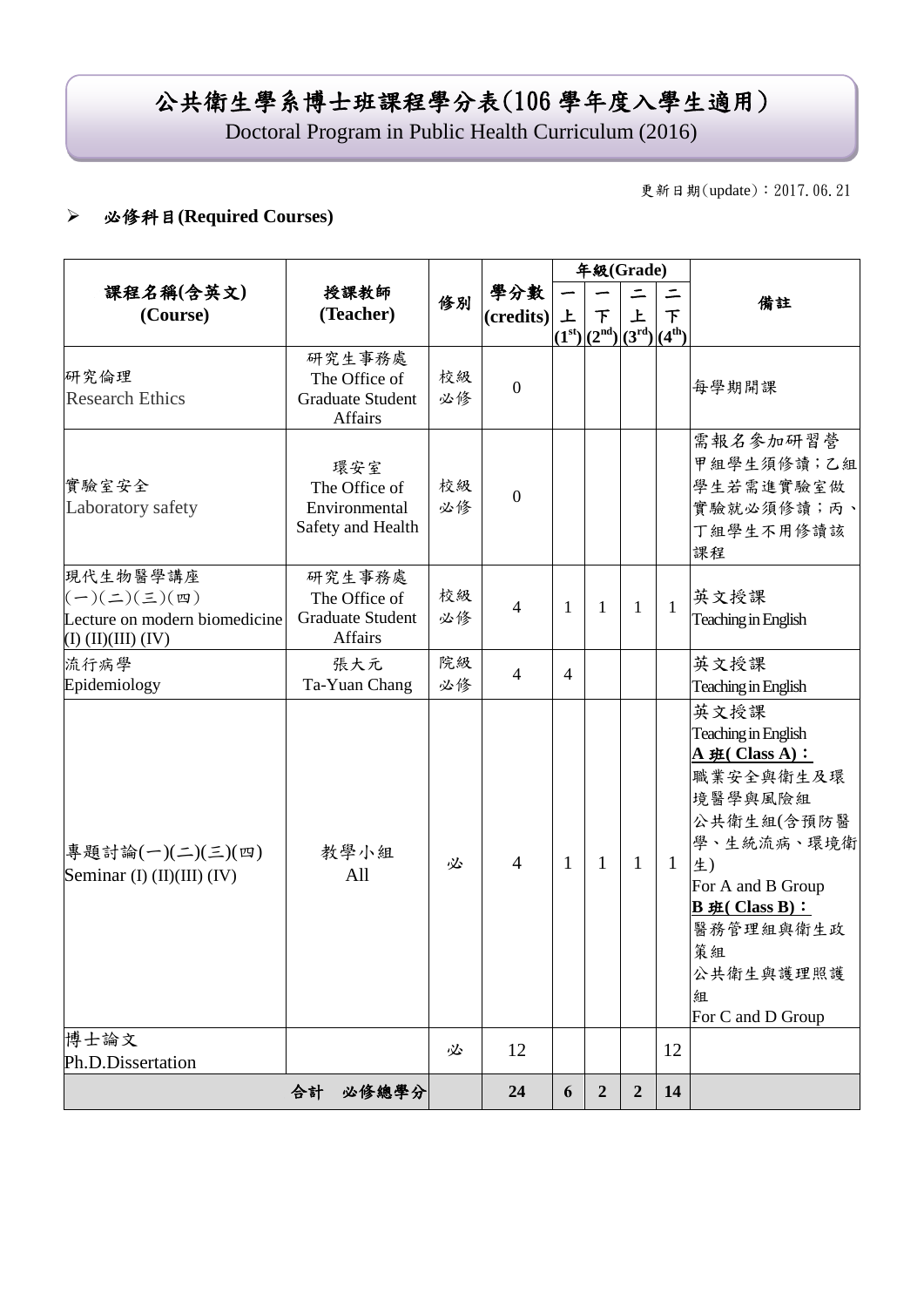### 組別選修科目**(Elective Courses)**

## 【甲、職業安全衛生及環境醫學與風險組科目】

## A. **Occupational Safety and Health & Environmental Medicine and Risk**

|                                                                     |                                                  |   |                | 年級(Grade)          |            |                               |                |                                              |  |
|---------------------------------------------------------------------|--------------------------------------------------|---|----------------|--------------------|------------|-------------------------------|----------------|----------------------------------------------|--|
| 課程名稱(含英文)<br>(Course)                                               | 授課教師<br>修別<br>(Teacher)                          |   | 學分數<br>$( )$   | 上<br>下             |            | 上                             | 下              | 備註                                           |  |
|                                                                     |                                                  |   |                | (1 <sup>st</sup> ) | $(2^{nd})$ | $(3^{\rm rd})$ $(4^{\rm th})$ |                |                                              |  |
| 風險分析與決策<br>Risk analysis & decision making                          | 江舟峰<br>Chow-Feng Chiang                          | 選 | $\overline{2}$ |                    | 2          |                               |                |                                              |  |
| 高等職業衛生                                                              | 張大元                                              | 選 | $\overline{2}$ | $\overline{2}$     |            |                               |                |                                              |  |
| Advanced occupational health                                        | Ta-Yuan Chang                                    |   |                |                    |            |                               |                |                                              |  |
| 高等風險評估與管理<br>Advanced risk assessment and<br>risk management        | 風管系<br>教師<br>Department of<br><b>Health Risk</b> | 選 | 3              |                    | 3          |                               |                | 英文授課<br>Teaching in English                  |  |
|                                                                     | Mangment                                         |   |                |                    |            |                               |                |                                              |  |
| 高等職業醫學 Advanced                                                     | 劉秋松                                              | 選 | $\overline{2}$ |                    | 2          |                               |                |                                              |  |
| occupational medicine                                               | Chiu-Shong Liu                                   |   |                |                    |            |                               |                |                                              |  |
| 高等安全科技 Advanced<br>safety technology                                | 林炎成<br>Lin, Yen Cherng<br>王義文<br>Wang, Yih-Wen   | 選 | $\overline{2}$ |                    |            | $\overline{2}$                |                |                                              |  |
| 高等人因工程<br>Advanced ergonomics                                       | 羅宜文<br>Ei-Wen Lo                                 | 選 | $\overline{2}$ |                    |            |                               | $\overline{2}$ | 英文授課<br>Teaching in English                  |  |
| 醫療器材管理與法規<br><b>Management and Regulation</b><br>of Medical Devices | 林殿傑                                              | 選 | $\overline{2}$ |                    | 2          |                               |                | 職業安全生及環境<br>醫學與風險組、醫學<br>工程與復健科技產<br>業博士學位學程 |  |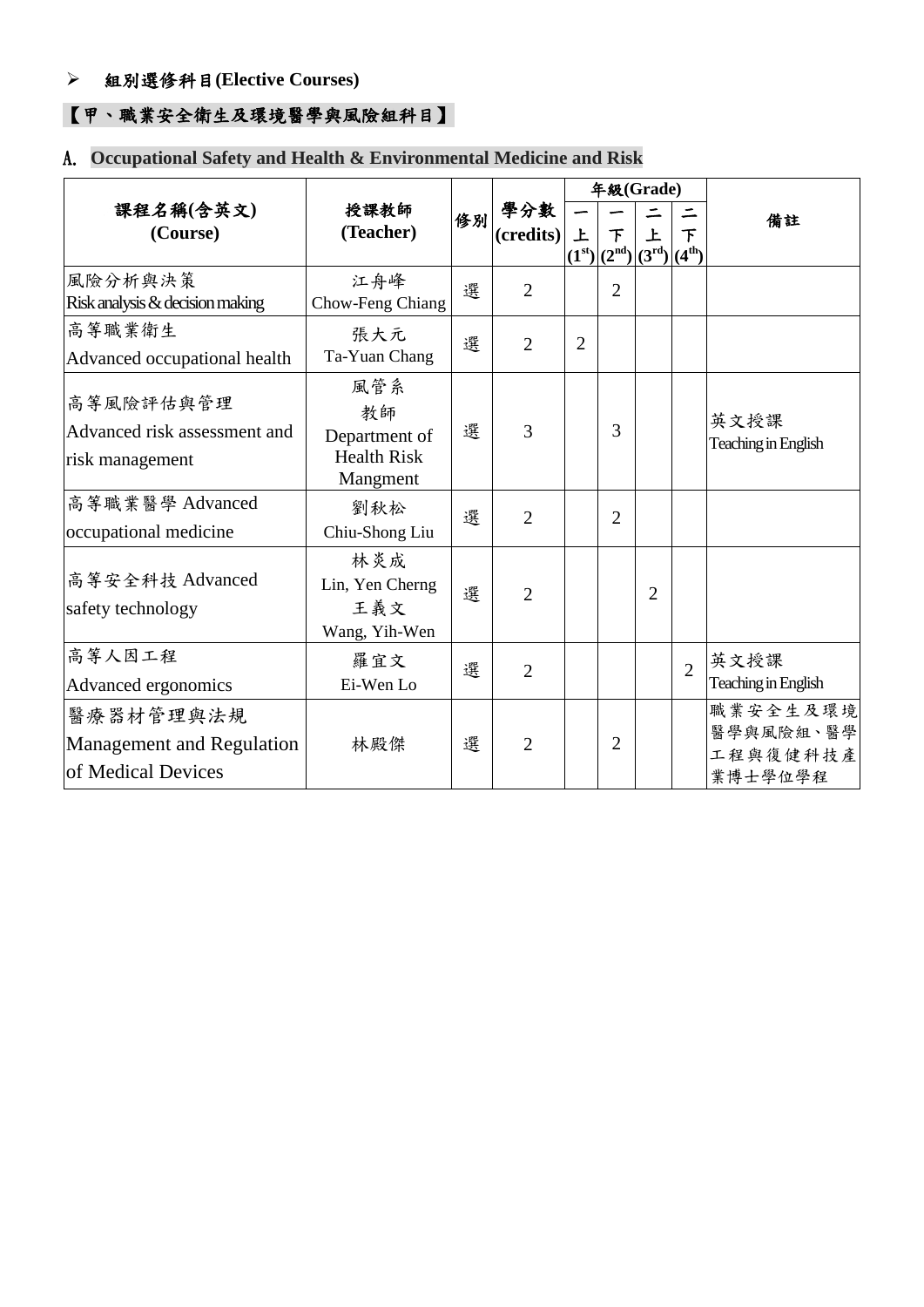## 【乙、公共衛生組(含預防醫學、生統流病、環境衛生)科目】

B. **Public Health (Including Preventive Medicine, Biostatistics, Epidemiology and Environmental Health)**

|                                                                                           | 授課教師                                           |    |                | 年級(Grade)      |                                           |                         |                                                    |                                 |
|-------------------------------------------------------------------------------------------|------------------------------------------------|----|----------------|----------------|-------------------------------------------|-------------------------|----------------------------------------------------|---------------------------------|
| 課程名稱(含英文)<br>(Course)                                                                     | (Teacher)                                      | 修別 | 學分數<br>$( )$   | $\overline{r}$ | 下<br>(1 <sup>st</sup> )(2 <sup>nd</sup> ) | 上<br>(3 <sup>rd</sup> ) | ⋍<br>$\overline{\mathsf{F}}$<br>(4 <sup>th</sup> ) | 備註                              |
| 醫療人類學<br><b>Medical Anthropology</b>                                                      | 張弘潔<br>Hung-Chieh<br>Chang                     | 選  | $\overline{2}$ | $\overline{2}$ |                                           |                         |                                                    | 英文授課<br>Teaching in English     |
| 大數據分析在醫學與公共衛生<br>之應用<br>Application of big data analysis<br>in medicine and public health | 陳志誠<br>Chen, Patrick S.                        | 選  | $\overline{2}$ | $\overline{2}$ |                                           |                         |                                                    | 英文授課<br>Teaching in English     |
| 傳染病之分子系統演化分析<br>The phylogenetic analysis of infectious<br>disease                        | 藍郁青<br>Yu-Ching Lan                            | 選  | $\overline{2}$ | $\overline{2}$ |                                           |                         |                                                    |                                 |
| 臨床試驗<br>Clinical trials                                                                   | 李采娟<br>Li,Tsai-Chung                           | 選  | $\overline{2}$ |                | $\overline{2}$                            |                         |                                                    | 兩年開一次<br>(105、107 學年度…)<br>單學年度 |
| 健康行為與疾病風險議題<br>Issues on health behavior<br>& disease risk                                | 陳秋瑩<br>Chiu-Ying Chen<br>藍郁青<br>Yu-Ching Lan   | 選  | $\overline{2}$ |                | $\overline{2}$                            |                         |                                                    | 兩年開一次<br>(105、107 學年度…)<br>單學年度 |
| 實務傳染病建模分析<br>Applied infectious disease modeling $&$<br>analysis                          | 謝英恒<br>Ying-Hen Hsieh                          | 選  | $\overline{2}$ |                | $\overline{2}$                            |                         |                                                    | 英文授課<br>Teaching in English     |
| 高等存活分析<br>Advanced survival analysis                                                      | 梁文敏<br>Liang, Wen-Miin                         | 選  | $\overline{2}$ |                | $\overline{2}$                            |                         |                                                    |                                 |
| 高等職業與環境流行病學<br>Advanced discussion in occupational &<br>environmental epidemiology        | 何文照<br>Wen-Chao Ho<br>周子傑<br>Tzu-Chieh Chou    | 選  | $\overline{2}$ |                | $\overline{2}$                            |                         |                                                    |                                 |
| 高等環境系統分析與模擬<br>Environmental system analysis<br>and modeling                              | 王曉中                                            | 選  | $\overline{2}$ |                | $\overline{2}$                            |                         |                                                    | 英文授課<br>Teaching in English     |
| 公共衛生學諮詢<br>Consultation in public health                                                  | 蔡清讚<br>Tsai Ching-Tsan                         | 選  | $\overline{2}$ |                |                                           | $\overline{2}$          |                                                    |                                 |
| 巨量醫學資料分析<br>Big Data Analysis in Medicine                                                 | 梁文敏<br>Liang, Wen-Miin<br>王世亨<br>Shi-Heng Wang | 選  | $\overline{2}$ |                |                                           | $\overline{2}$          |                                                    |                                 |
| 健康資料庫應用實務<br>Practical methods for<br>secondary data analysis                             | 陳培君<br>Pei-Chun Chen                           | 選  | $\overline{2}$ |                | 2                                         |                         |                                                    | 英文授課<br>Teaching in English     |
| 論文與研究計畫寫作 Scientific<br>writing                                                           | 宋鴻樟                                            | 選  | $\overline{2}$ |                | $\overline{2}$                            |                         |                                                    |                                 |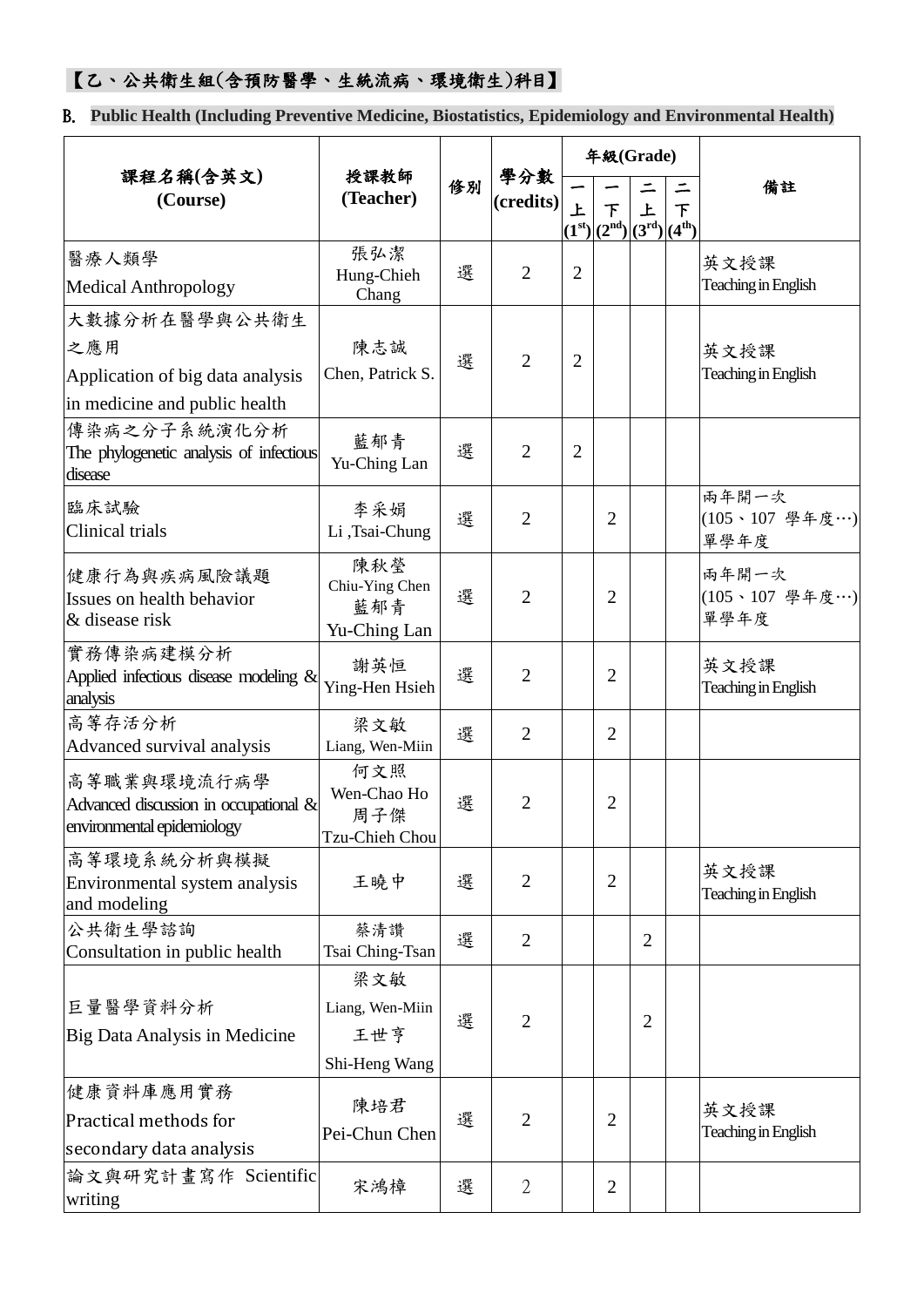| 流行病學調查實務<br>$\sim$<br>$\angle$ ase<br>study<br>In epidemiology<br>J. | 宋鴻樟 | 選 |  |  | ∼ |  |  |  |
|----------------------------------------------------------------------|-----|---|--|--|---|--|--|--|
|----------------------------------------------------------------------|-----|---|--|--|---|--|--|--|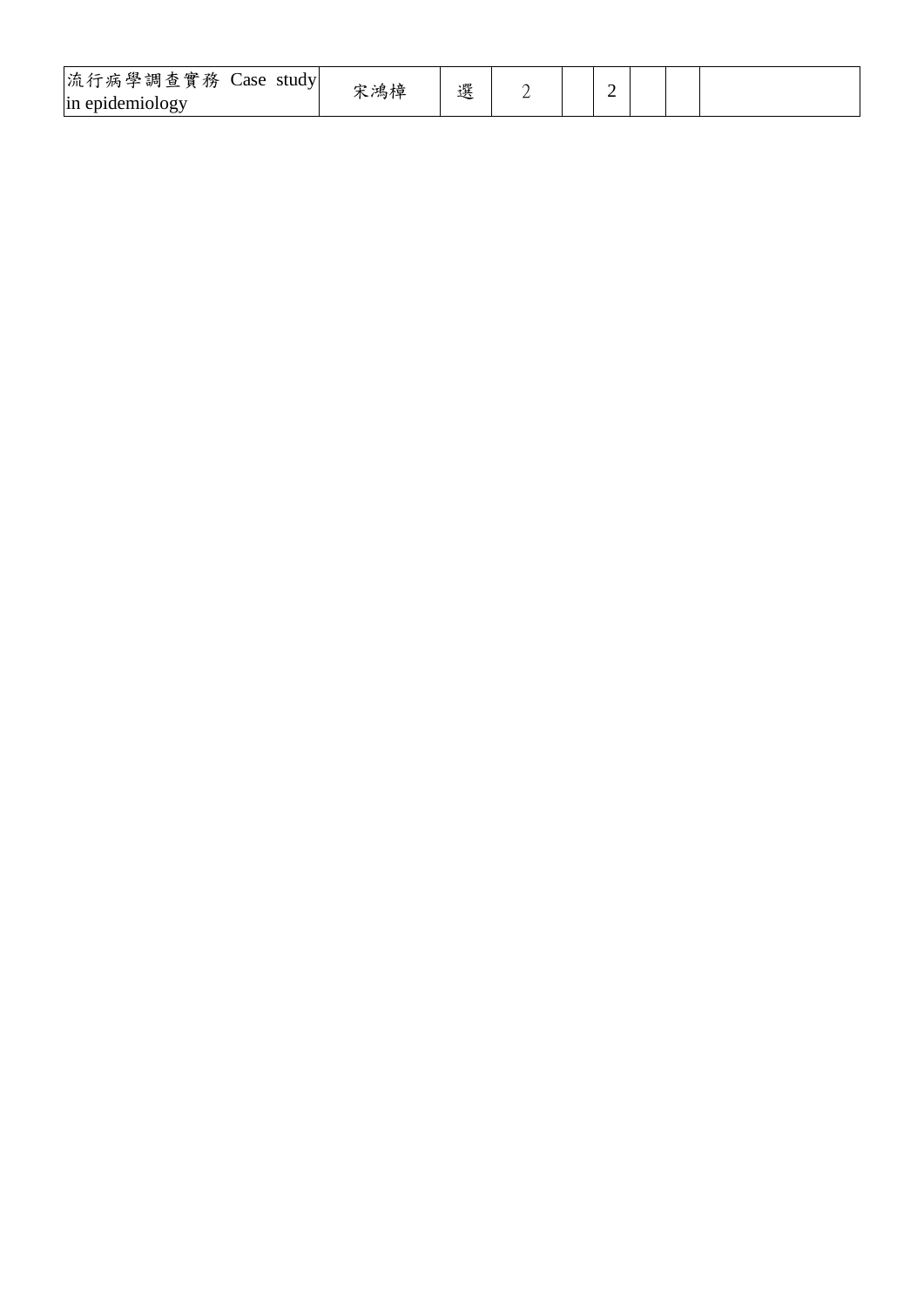## 【丙、醫務管理與衛生政策組科目】

### C. **Hospital Management & Health Policy**

|                                                                                    |                                                                         |                     |                  |                                        | 年級(Grade)                    |   |                                |                                                          |
|------------------------------------------------------------------------------------|-------------------------------------------------------------------------|---------------------|------------------|----------------------------------------|------------------------------|---|--------------------------------|----------------------------------------------------------|
| 課程名稱(含英文)<br>(Course)                                                              | 授課教師<br>(Teacher)                                                       | 修別                  | 學分數<br>(credits) | 上                                      | 下<br>(1st) (2nd) (3rd) (4th) | 上 | ⋍<br>下                         | 備註                                                       |
| 組織行為與人力資源管理<br>Organizational Behavior and<br><b>Human Resources</b><br>Management | 李佳綺<br>Chiachi Bonnie Lee                                               | 選                   | $\overline{2}$   | $\overline{2}$                         |                              |   |                                | 兩年開一次<br>(106、108學年度…)<br>雙學年度                           |
| 高等健康經濟與政策<br>Advanced health economics<br>and policy                               | 黄光華<br>Kuang-Hua Huang<br>謝嘉容<br>Chia-Rong Hsieh<br>王中儀<br>Jong-Yi Wang | 選                   | $\overline{2}$   | $\overline{2}$                         |                              |   |                                | 雨年開一次<br>(105、107學年度…)<br>單學年度<br>英文授課<br>需先修經濟學相關<br>課程 |
| 臨床決策支援系統<br>Clinical decision support<br>systems                                   | 蔡興國<br>Sinkuo Daniel Chai<br>廖述盛<br>Shu-Sheng Liaw                      | 選<br>$\overline{2}$ |                  | $\overline{2}$                         |                              |   |                                | 兩年開一次<br>(106、108學年度…)<br>雙學年度<br>英文授課                   |
| 衛生制度的政治經濟學<br>Political economy of health<br>systems                               | 陳秋瑩<br>Chiu-Ying Chen<br>張毓宏<br>Yu-Hung Chang                           | 選                   | $\overline{2}$   | $\overline{2}$                         |                              |   |                                | 雨年開一次<br>(105、107學年度…)<br>單學年度<br>英文授課                   |
| 研究方法應用與寫作技巧<br>Applications of research<br>methods &writing skills                 | 蔡文正<br>選<br>$\overline{2}$<br>$\overline{2}$<br>Wen-Chen Tsai           |                     |                  | 兩年開一次<br>(106、108學年度…)<br>雙學年度<br>英文授課 |                              |   |                                |                                                          |
| 健康照護策略與行銷管理<br>Healthcare strategy & marketing<br>management                       | 郝宏恕<br>Horng-Shuh Hao<br>楊文惠<br>Wen-Hui Yang                            | 選<br>$\overline{2}$ |                  | $\overline{2}$                         |                              |   | 兩年開一次<br>(105、107學年度…)<br>單學年度 |                                                          |
| 長期照護與管理<br>Long-term care & management                                             | 謝淑惠<br>Shwn-Huey Shieh<br>蔡淑鳳<br>Tsai, Shu-Feng                         | 選                   | $\overline{2}$   |                                        | $\overline{2}$               |   |                                | 雨年開一次<br>(106、108學年度…)<br>雙學年度<br>英文授課                   |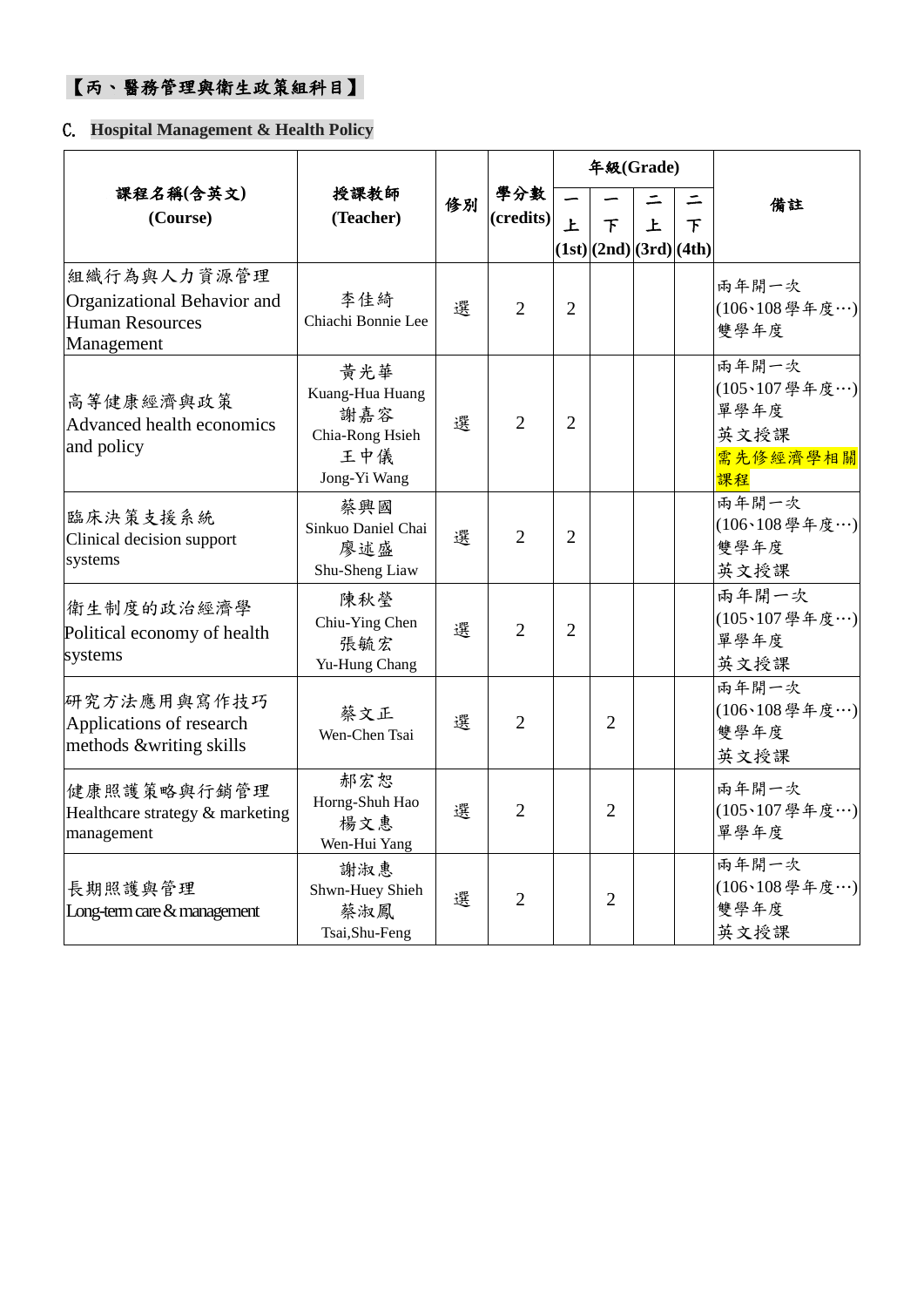## 【丁、公共衛生與護理照護組科目】

### D. **Public Health & Nursing Care**

|                                                                                                     |                   |    |                  |                |                | 年級(Grade)               |                |                             |
|-----------------------------------------------------------------------------------------------------|-------------------|----|------------------|----------------|----------------|-------------------------|----------------|-----------------------------|
| 課程名稱(含英文)<br>(Course)                                                                               | 授課教師<br>(Teacher) | 修別 | 學分數<br>(credits) | 上              | 下              | 上                       | 下              | 備註                          |
|                                                                                                     |                   |    |                  |                |                | (1st) (2nd) (3rd) (4th) |                |                             |
| 護理哲學與理論發展<br>Nursing philosophy & theory<br>development                                             | 馬維芬<br>Wei-Fen Ma | 選  | 3                | 3              |                |                         |                |                             |
| 高等質化研究方法<br>Advanced qualitative research<br>method                                                 | 施欣欣               | 選  | 3                |                | 3              |                         |                |                             |
| 高等量化研究方法<br>Advanced quantitative research<br>methodology                                           | 廖玟君               | 選  | 3                |                |                | 3                       |                | 英文授課<br>Teaching in English |
| 健康產業之實務與研發<br>Practices, research and<br>development in health science<br>industry                  | 趙蓓敏               | 選  | 2                | $\overline{2}$ |                |                         |                | 健康科技產業博<br>士學位學程<br>(學程必選)  |
| 醫療行銷管理特論<br>Special topics on healthcare<br>marketing                                               | 郝宏恕               | 選  | $\overline{2}$   |                | $\overline{2}$ |                         |                | 健康科技產業博<br>士學位學程<br>(學程必選)  |
| 健康產業之醫材法規暨智慧財<br>產權<br>Medical devices regulatory and<br>intelligent property in health<br>industry | 林殿傑<br>林如華        | 選  | 2                |                | 2              |                         |                | 健康科技產業博<br>士學位學程            |
| 健康產業質化研究 Qualitative<br>research in health science and<br>industry                                  | 曾雅玲               | 選  | 3                |                | 3              |                         |                | 健康科技產業博<br>士學位學程            |
| 健康產業量性研究法<br>Quantitative research in health<br>science and industry                                | 陳麗麗               | 選  | 3                |                |                | 3                       |                | 健康科技產業博<br>士學位學程            |
| 前瞻性健康產業檢驗科技<br>Prospective technology in health<br>science industry                                 | 鄭如茜               | 選  | $\overline{2}$   |                |                |                         | $\overline{2}$ | 健康科技產業博<br>士學位學程            |